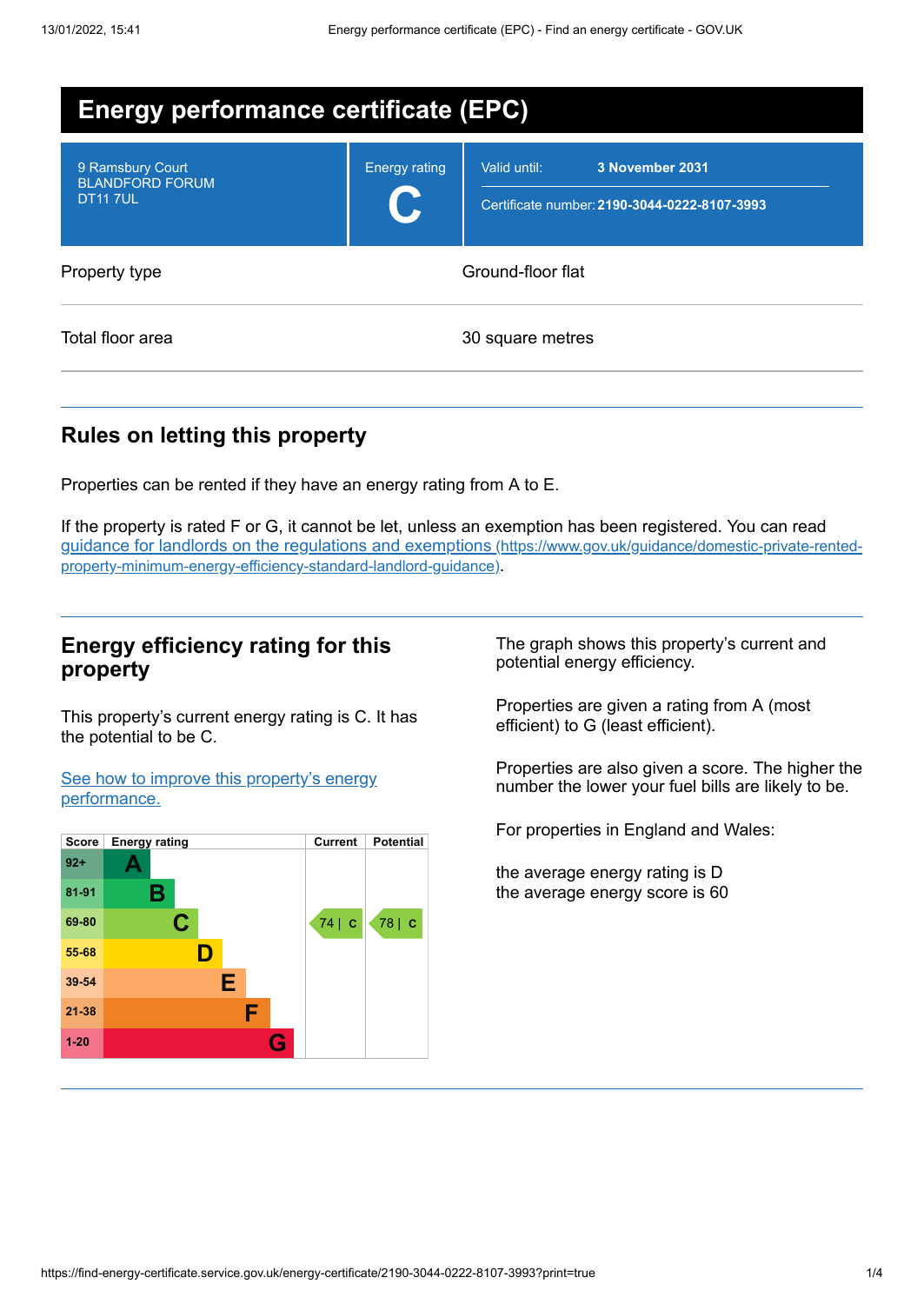# **Breakdown of property's energy performance**

This section shows the energy performance for features of this property. The assessment does not consider the condition of a feature and how well it is working.

Each feature is assessed as one of the following:

- very good (most efficient)
- good
- average
- poor
- very poor (least efficient)

When the description says "assumed", it means that the feature could not be inspected and an assumption has been made based on the property's age and type.

| <b>Feature</b>       | <b>Description</b>                         | Rating    |
|----------------------|--------------------------------------------|-----------|
| Wall                 | Cavity wall, as built, insulated (assumed) | Good      |
| Window               | Fully double glazed                        | Good      |
| Main heating         | Room heaters, mains gas                    | Good      |
| Main heating control | Appliance thermostats                      | Good      |
| Hot water            | Gas multipoint                             | Average   |
| Lighting             | Low energy lighting in all fixed outlets   | Very good |
| Roof                 | (another dwelling above)                   | N/A       |
| Floor                | Solid, no insulation (assumed)             | N/A       |
| Secondary heating    | Portable electric heaters (assumed)        | N/A       |

#### **Primary energy use**

The primary energy use for this property per year is 217 kilowatt hours per square metre (kWh/m2).

| <b>Environmental impact of this</b><br>property                                                        |                 | This property produces                                                                                                                                                                   | 1.1 tonnes of CO2 |
|--------------------------------------------------------------------------------------------------------|-----------------|------------------------------------------------------------------------------------------------------------------------------------------------------------------------------------------|-------------------|
| This property's current environmental impact<br>rating is C. It has the potential to be B.             |                 | This property's potential<br>production                                                                                                                                                  | 0.9 tonnes of CO2 |
| Properties are rated in a scale from A to G<br>based on how much carbon dioxide (CO2) they<br>produce. |                 | By making the recommended changes, you<br>could reduce this property's CO2 emissions by<br>0.2 tonnes per year. This will help to protect the<br>environment.                            |                   |
| Properties with an A rating produce less CO2                                                           |                 |                                                                                                                                                                                          |                   |
| than G rated properties.<br>An average household<br>produces                                           | 6 tonnes of CO2 | Environmental impact ratings are based on<br>assumptions about average occupancy and<br>energy use. They may not reflect how energy is<br>consumed by the people living at the property. |                   |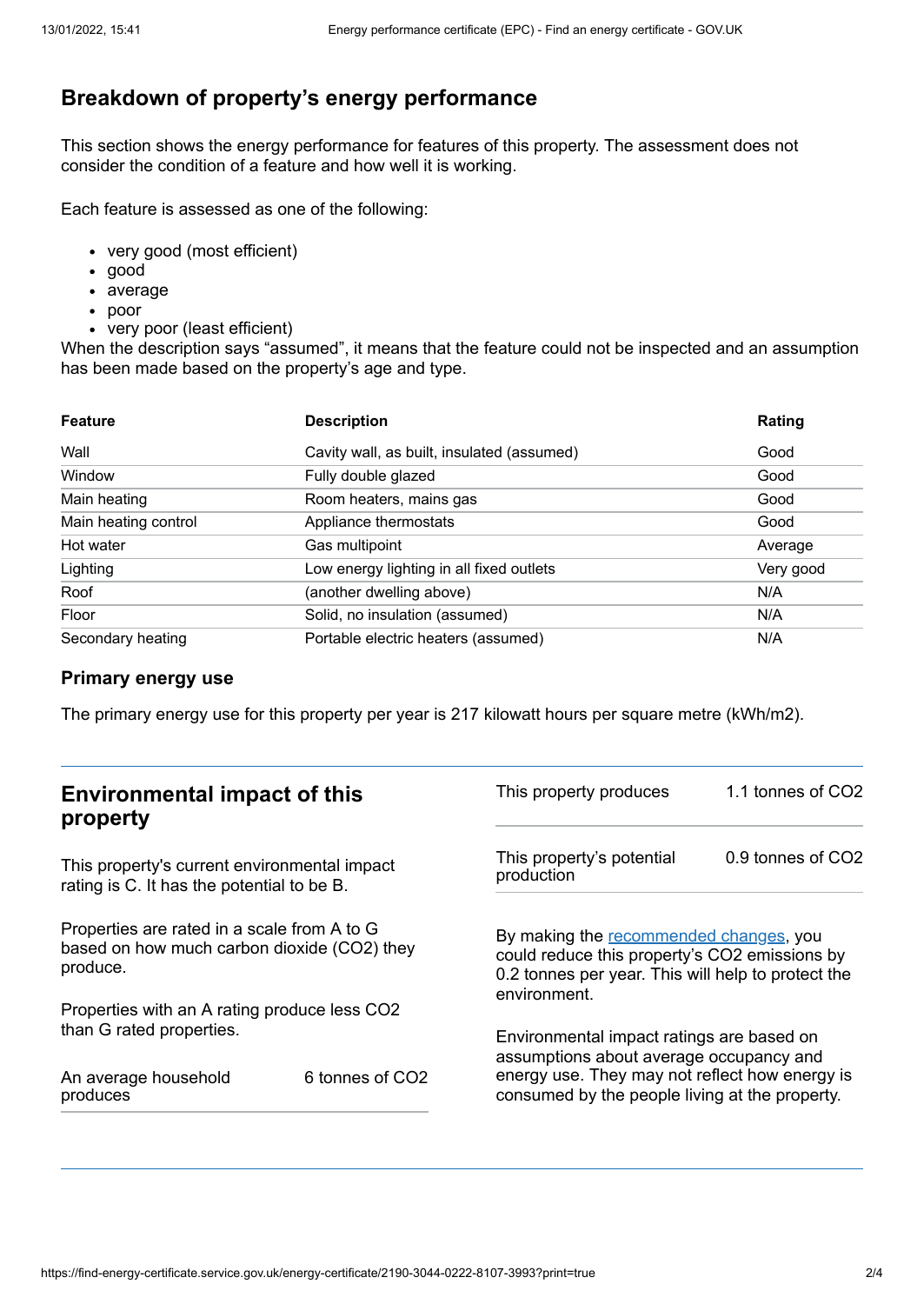# <span id="page-2-0"></span>**How to improve this property's energy performance**

Making any of the recommended changes will improve this property's energy efficiency.

If you make all of the recommended changes, this will improve the property's energy rating and score from C (74) to C (78).

| <b>Recommendation</b>             | <b>Typical installation cost</b> | <b>Typical yearly saving</b> |
|-----------------------------------|----------------------------------|------------------------------|
| 1. Floor insulation (solid floor) | £4.000 - £6.000                  | £32                          |
| 2. Condensing boiler              | £3.000 - £7.000                  | £24                          |

#### **Paying for energy improvements**

Find energy grants and ways to save energy in your home. [\(https://www.gov.uk/improve-energy-efficiency\)](https://www.gov.uk/improve-energy-efficiency)

## **Estimated energy use and potential savings**

| Estimated yearly energy<br>cost for this property | £332 |
|---------------------------------------------------|------|
| Potential saving                                  | £57  |

The estimated cost shows how much the average household would spend in this property for heating, lighting and hot water. It is not based on how energy is used by the people living at the property.

The estimated saving is based on making all of the [recommendations](#page-2-0) in how to improve this property's energy performance.

For advice on how to reduce your energy bills visit Simple Energy Advice [\(https://www.simpleenergyadvice.org.uk/\)](https://www.simpleenergyadvice.org.uk/).

## **Heating use in this property**

Heating a property usually makes up the majority of energy costs.

#### **Estimated energy used to heat this property**

| Space heating | 2259 kWh per year |
|---------------|-------------------|
| Water heating | 1029 kWh per year |

#### **Potential energy savings by installing insulation**

The assessor did not find any opportunities to save energy by installing insulation in this property.

You might be able to receive Renewable Heat Incentive payments [\(https://www.gov.uk/domestic](https://www.gov.uk/domestic-renewable-heat-incentive)renewable-heat-incentive). This will help to reduce carbon emissions by replacing your existing heating system with one that generates renewable heat. The estimated energy required for space and water heating will form the basis of the payments.